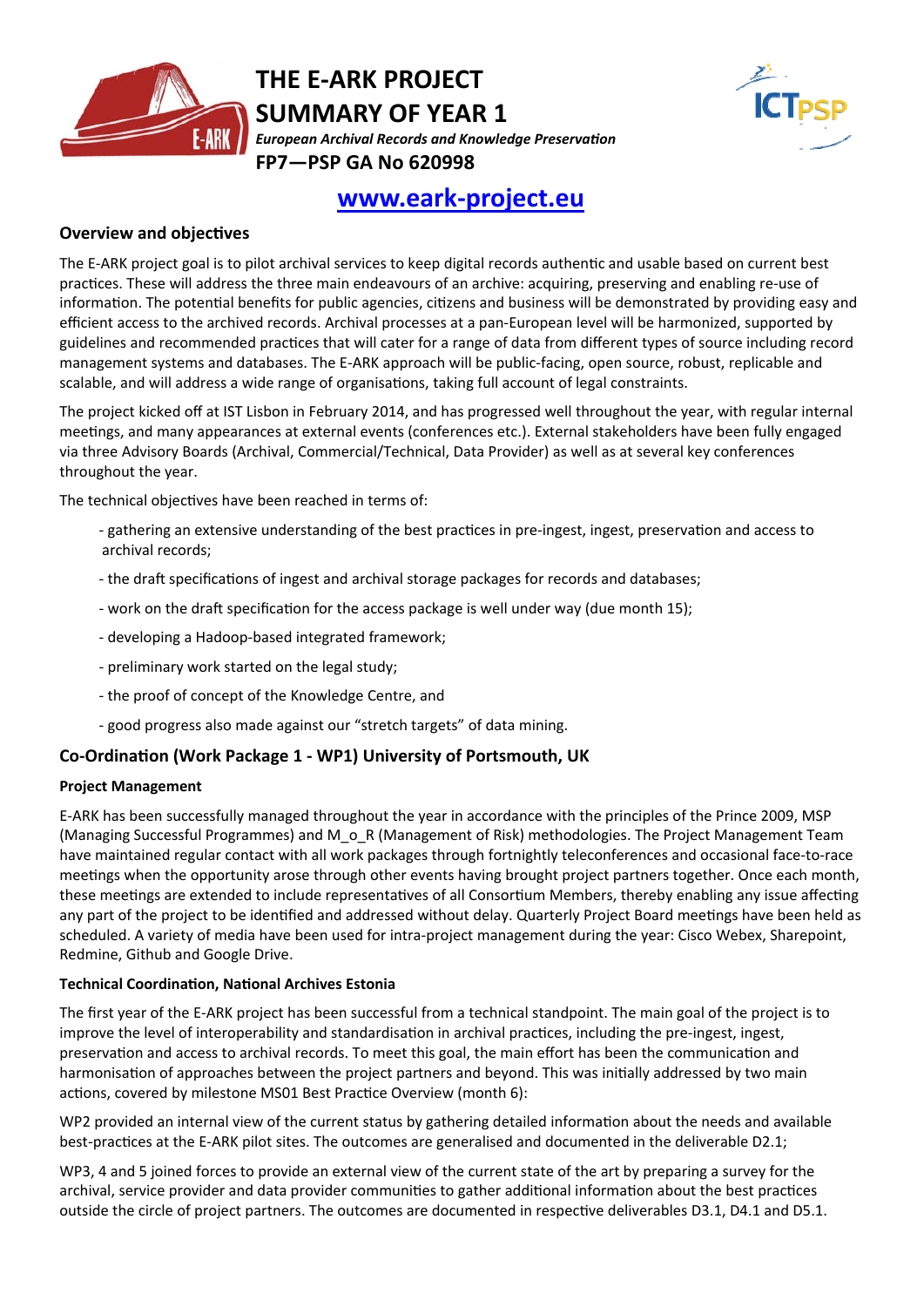The milestone was achieved, and the outcomes of the work were also made public, presented (most notably at the DLM Forum meetings in June 2014), and there was also extensive consultation with the E-ARK Advisory Board members as well as other interested stakeholders in the respective communities (archives, data providers, service and technology providers).

Based on the knowledge gathered, work has continued on the provision of the first versions of the E-ARK standards. Most notably, all partners have come together to create an upper layer based on amending the individual deliverables described in the project Description of Work:

In regard to Information Package (IP) specifications (Submission IP (SIP), Archival IP (AIP), Dissemination IP (DIP)) a Common Specification has been developed which outlines the common aspects and requirements for all of these, therefore ensuring that future work will be well aligned in regard to the single specifications. This Common Specification has also been taken into account when developing deliverables D3.2, D4.2 (both delivered month 12) and D5.2 (due in month 15);

WPs 3 – 5 have created a common Requirements Template which facilitates the describing of all aspects of tool standardisation (high level and detail process and information flows, use cases, functional and non-functional requirements) in a common and interoperable way. This Requirements Template is already used for describing the requirements and workflows for the appropriate pre‐ingest, ingest and access workflows, which are intended to be implemented within Year Two of the project.

In regard to the core areas of IP standardisation and workflow synchronization, the project has successfully come to an internal common understanding which will support their continued implementation vai actual software solutions, and the dissemination of the E-ARK products outside the project.

Regarding scalable computing and data mining, the project has managed to successfully integrate the intended software of the integrated platform (ESS Preservation Platform) with scalable computing technologies (Lily, Hadoop, HDFS). As such the current state of the integrated platform allows using out-of-the-box big data research methodologies on top of the whole content stored in the digital archives. During the second year the development of the integrated platform will be continued: in particular the components being developed in WP3-5 (E-ARK pre-ingest, ingest and access) will be added to the current storage and analysis capability.

The second project milestone for year 1, MS02 Knowledge Centre Service – Validated Proof of Concept Service was also achieved (M12): the first version of the Information Maturity Model and the Vocabulary Manager (the first component of the Knowledge Centre) were successfully developed, focussing particularly on Ingest, Archival Preservation, and Dissemination.

Concerning external communication and dissemination, the focus of the project from a technical point of view was to establish and widen the knowledge about the project as well as extend the participation of the Advisory Boards. This has also ensured that all E-ARK outcomes have been consulted with a wide representation of the communities. We have raised a lot of interest inside the target communities which is also visible in the number of members who have joined the Advisory Boards. The most notable outcomes are:

E-ARK has been actively pursuing collaboration with the e-government community to ensure that the standardisation towards data providers is widely visible and accepted. Partnership with the EC‐funded e‐SENS project, which works on establishing EU-wide e-government interoperability, has been established for this purpose. This partnership allows the E-ARK project to get informed in a timely manner about most recent developments in the government IT sector and therefore assure that our outcomes meet the generic technical and organizational requirements of European government agencies;

E-ARK has established a strategic partnership with the Swiss Federal Archives who are now participating in the work around the E‐ARK SIP format and database pre‐ingest and ingest.

During the second year of the project we will continue the communication effort: however, in contrast to the first year, the commercial archival service providers will be particularly targeted as part of the main scope of activities when E-ARK tools become available (as compared to the archival institutions in the first year).

A summary overview of the technical work packages now follows.

## **Work Package 2 (WP2) ‐ Use Cases and Pilots, NaƟonal Archives Hungary**

The most important action of WP2 was the creation of the General Model in deliverable D2.1 "General pilot model and use case definition" which was submitted to the European Commission in month 6 (M6). The E-ARK framework comprises a set of small blocks: tools, interfaces, data packages each one designed according to the different stages of the archival workflow, the workflow itself interweaving the data into a high level business process in which the actual digital archiving is manifested. The definition of these interconnected components in an overarching model was crucial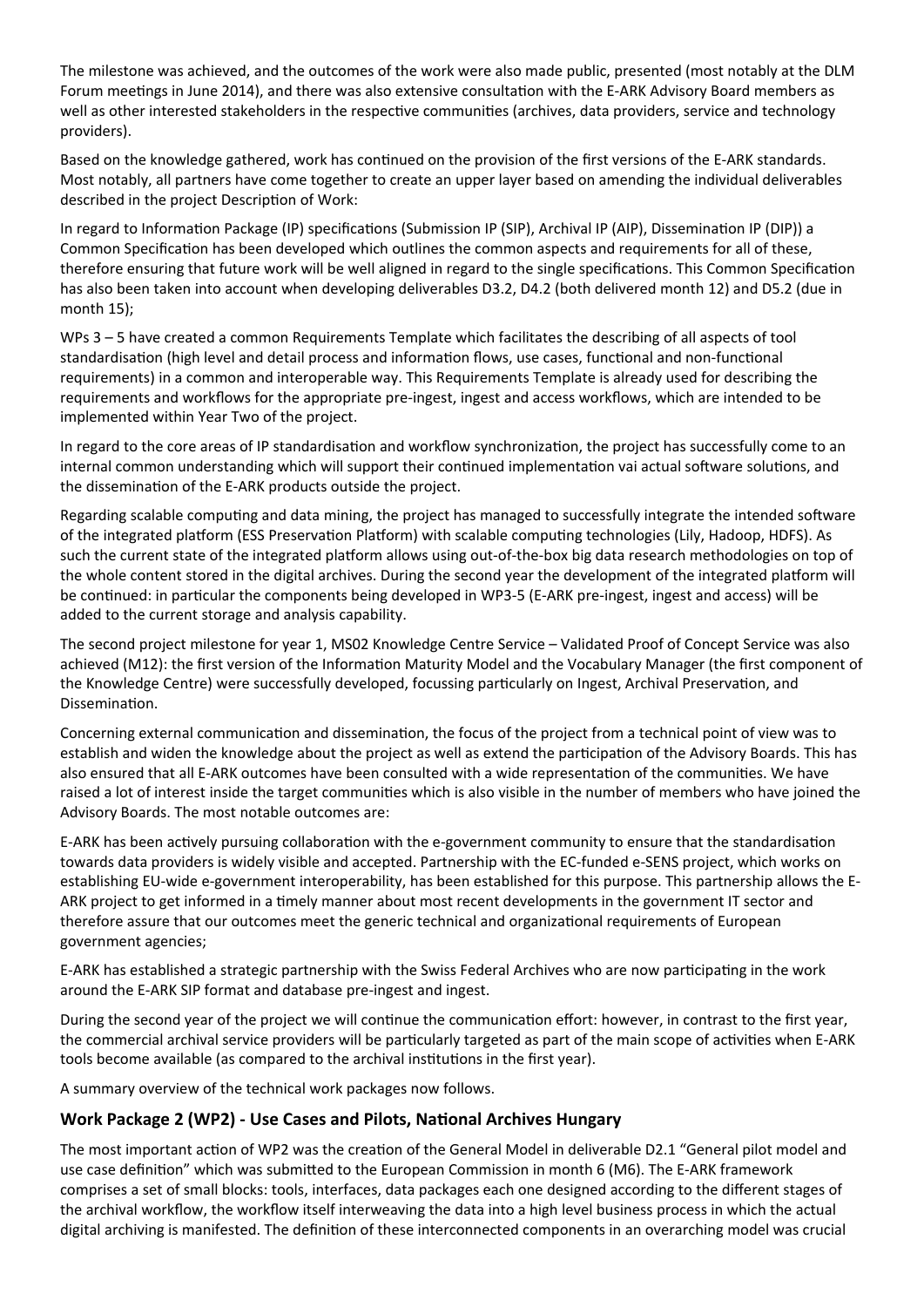for both the pilots and the reference implementation, with resulting cross-references that actually created a backbone for the whole project.

## **Work Package 3 (WP3) ‐ Transfer of Records to Archives, NaƟonal Archives Estonia**

WP3 submitted deliverable D3.1 "Report on Available Best Practices" in month 6. One common specification for information packages is under development to help shape a common vision about general principles (e.g. structure, quality criteria) of all the information packages (incl. AIPs and DIPs) in E-ARK. The deliverable D3.2 "E-ARK SIP Draft Specification" was delivered in month 12. Related work defining the requirements for the records export (data selection, extraction etc.) will continue resulting in an input to MoReq2010 export requirements and also a basis for more detailed implementation requirements.

## **Work Package 4 (WP4) – Archival Records PreservaƟon, University of Cologne, Germany**

WP4 produced deliverable D4.1 "Report on available formats and restrictions", submitted month 6 and deliverable D4.2 "E-ARK AIP draft specification". The work on the specification of the SIP to AIP conversion component has been conducted in close cooperation with WP6, connecting the specification with preliminary implementation work, according to AGILE development principles. The emerging reference implementation for a scalable e-Archiving service now already contains a pre-prototype of the SIP to AIP conversion component. While this pre-prototype has been built with static content as test material, parallel to its implementation, work has started on possibilities to connect database / record management system content into the emerging conversion component. Similarly, an examination has started of the current simplified version of PREMIS to support a more advanced rights management.

## **Work Package 5 (WP5) – Archival Records Access Services, Danish NaƟonal Archives**

WP5 delivered in month 5 D5.1 "GAP report between requirements for access and current access solutions", describing the landscape of access services today and highlighting user access needs. From the findings – that the main barriers to achieving user needs are about legislative issues and the lack of maturity of existing solutions – WP5 is now preparing a DIP format specification based on the requirements analysis as well as from inputs from other WPs, requirements identified during the pilots, existing access tools and an analysis of relevant metadata standards.

## **Work Package 6 (WP6) – Archival Storage, Services and IntegraƟon, Austrian InsƟtute Technology**

WP6 has contributed to the E-ARK software development and configuration environment. An integrated development environment has been created using a number of software tools, including "Jenkins Continuous Integration", "Maven Parent" and Github. Using this environment, an initial service has been implemented allowing components to upload large files to our Hadoop Distributed File System. A first version of the service has been released, documented, and made available on the AIT infrastructure for integration and testing. With respect to data mining, initial tests which ran a clustering algorithm on the present SolR text index using Apache Mahout have been carried out. Ideas for data mining and an initial software project for de-normalizing existing relational databases were presented in Vienna, and made available as a contribution to a paper at the DLM forum.

## **Work Package 7 – EvaluaƟon and Assessment InsƟtuto Tecnico Lisbon, Portugal**

WP7 has developed the first version of the Information Maturity Model (submitted under Deliverable 7.1) based on Archival best pracƟces namely ISO14721:2012 (OAIS), ISO16363:2012 (TRAC) and ISO20652:2006 (PAIMAS). The model has an intentional focus on the processes being harmonized in the project, i.e. Ingest, Archival Preservation, and Dissemination. Additionally, a Vocabulary Manager was developed to manage the set of terms in use on the project along with the ones defined in existing Information Governance reference documents and standards. The tool allows the definition of relations between terms supporting the harmonization of terms by, for example, identifying identical or similar terms. The Vocabulary Manager is the first component of the Knowledge Centre to be presented at the end of the project.

## **Work Package 8 (WP8) – Project DisseminaƟon, University of Portsmouth, UK**

We have given presentations at 10 third-party events, including iPRES, PASIG and ICA, and DLM Forum's Triennial Conference. Our web presence, which was established on Day 1 of the Project, is attracting almost 500 hits per month from more than 350 unique visitors, of whom 70% are first-time visitors. We have created an online monthly newsletter (news.eark‐project.eu) which contains a mixture of project‐related news and items of general interest to the archiving community and which has attracted 330 readers. Our now-daily Twitter feed has 125 followers while 95 people have signed up on our website to receive regular e-mail notifications about the project. Our tasks in Year 2 will be to expand our engagement activities to reflect the growing availability of project tools and services in order to attract and engage with our wider stakeholder community to examine and test our tools. We will also support WP2 in local publicity with the partners who are running our pilots.